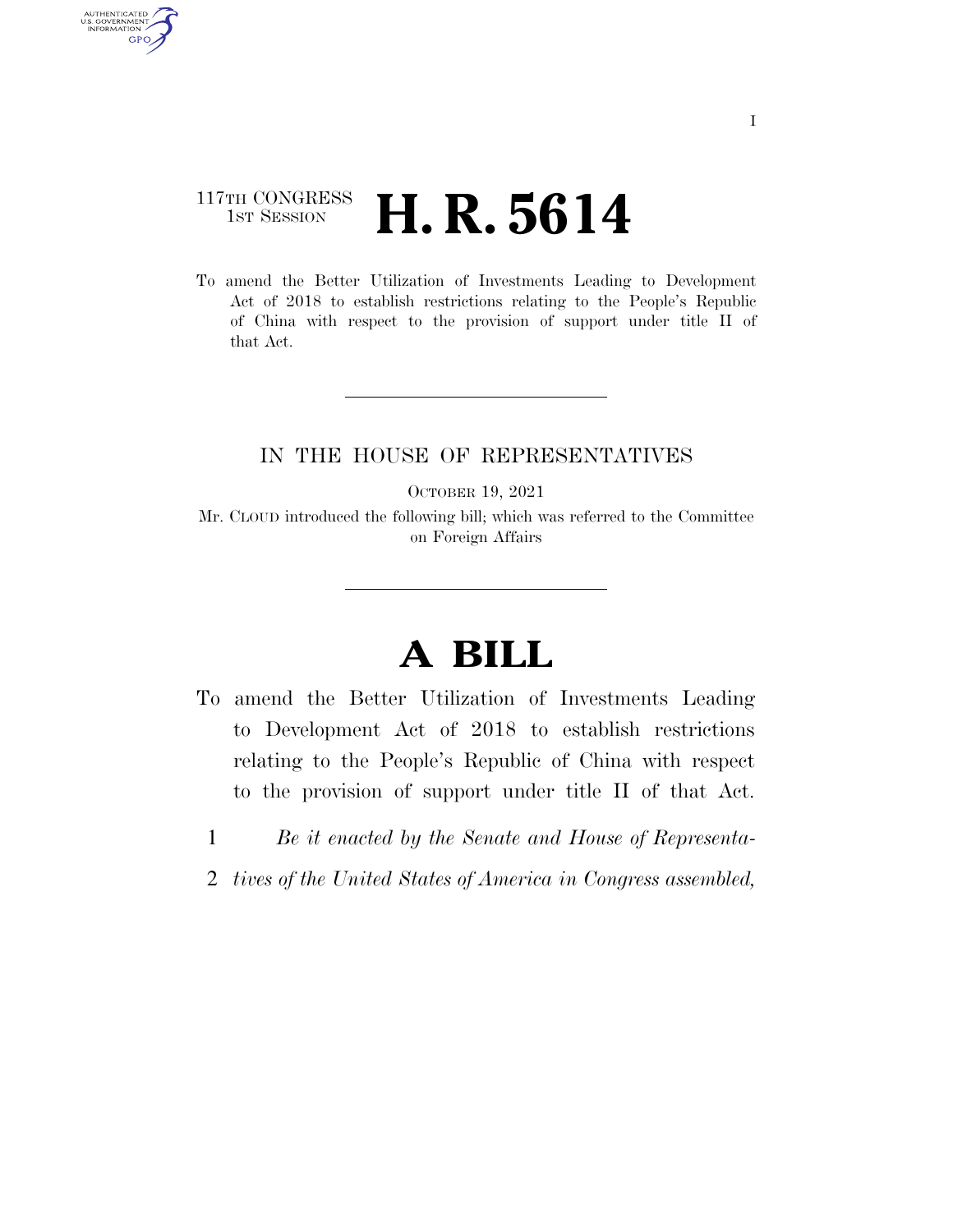**SECTION 1. RESTRICTIONS RELATING TO THE PEOPLE'S REPUBLIC OF CHINA WITH RESPECT TO THE PROVISION OF SUPPORT UNDER TITLE II OF THE BETTER UTILIZATION OF INVESTMENTS LEADING TO DEVELOPMENT ACT OF 2018.**  (a) PURPOSE.—The purpose of this section and the amendments made by this section is to prevent the Peo- ple's Republic of China from being involved in financing or carrying out projects that would directly or indirectly benefit the People's Republic of China. (b) IN GENERAL.—Title V of the Better Utilization of Investments Leading to Development Act of 2018 (22 U.S.C. 9671 et seq.) is amended— (1) by redesignating section 1454 as section 1455; and (2) by inserting after section 1453 the fol- lowing: **''SEC. 1454. RESTRICTIONS RELATING TO THE PEOPLE'S RE- PUBLIC OF CHINA WITH RESPECT TO THE PROVISION OF SUPPORT UNDER TITLE II.**  21 "(a) In GENERAL.—In providing support under title II, the Corporation may not—  $\frac{1}{2}$  (1) accept or use funds or goods or services that are provided directly or indirectly by the Gov- ernment of the People's Republic of China or any covered Chinese entity; or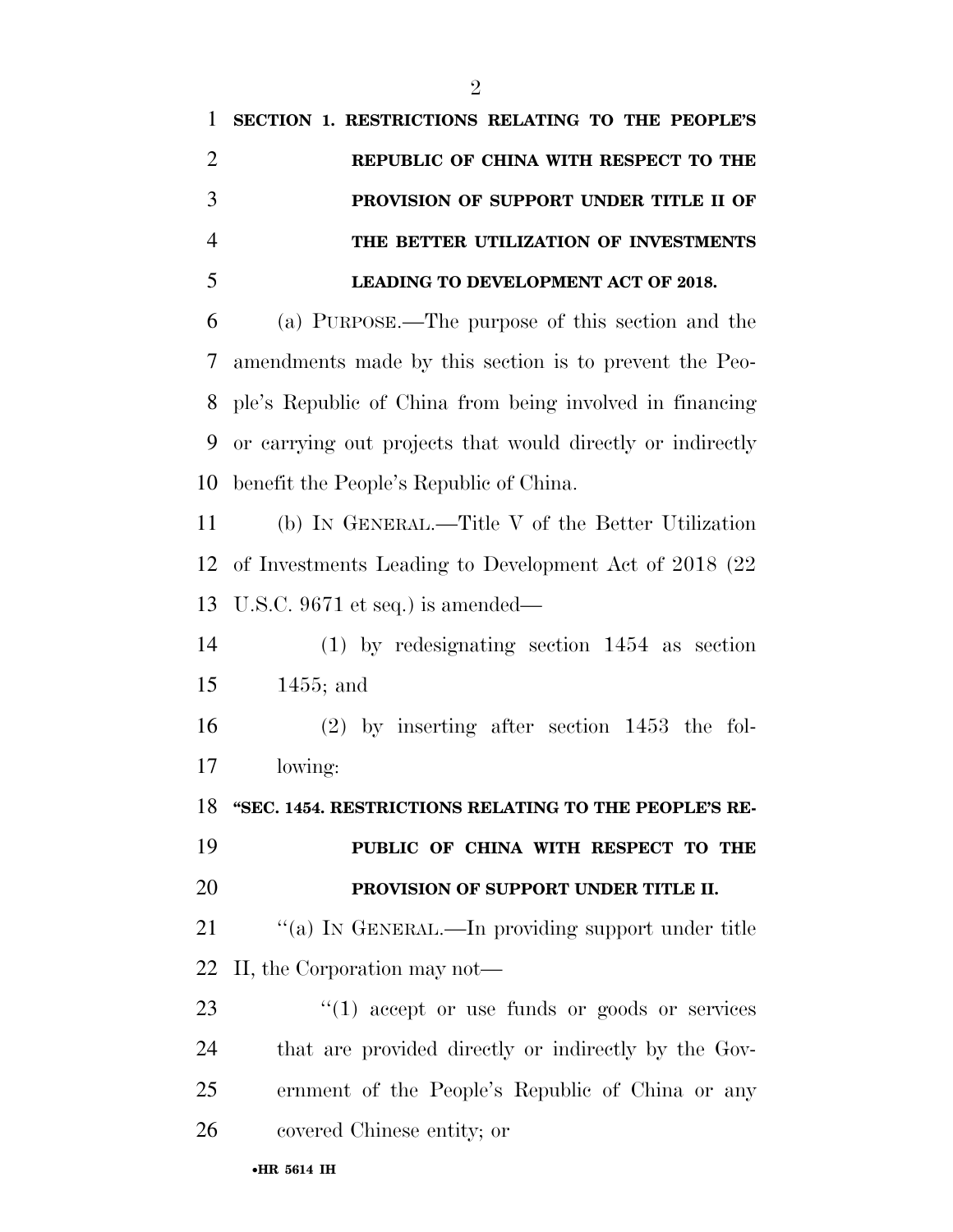| $\mathbf{1}$   | $\lq(2)$ provide support to any individual who ad-      |
|----------------|---------------------------------------------------------|
| $\overline{2}$ | vises, sits on the board of directors of, or has influ- |
| 3              | ence in decisions of, a covered Chinese entity or the   |
| $\overline{4}$ | Chinese Development Bank, the China ExIM Bank,          |
| 5              | Sinosure, China's State Administration of Foreign       |
| 6              | Exchange (SAFE), or the China Investment Cor-           |
| 7              | poration (CIC).                                         |
| 8              | "(b) CERTIFICATION.—                                    |
| 9              | "(1) IN GENERAL.—The Corporation shall re-              |
| 10             | quire each entity receiving funds for projects sup-     |
| 11             | ported by the Corporation under title II to certify,    |
| 12             | in good faith and in writing, that—                     |
| 13             | $\lq\lq$ it will not use such funds in violation        |
| 14             | of the restrictions described in subsection (a);        |
| 15             | and                                                     |
| 16             | $\lq\lq$ it will return any such funds to the           |
| 17             | Corporation if the Corporation determines that          |
| 18             | the entity is in violation of any such restric-         |
| 19             | tions.                                                  |
| 20             | "(2) PENALTIES.—If the Corporation deter-               |
| 21             | mines that a certification of an entity required by     |
| 22             | paragraph $(1)$ is inaccurate, the entity shall be pro- |
| 23             | hibited from receiving any additional funds for         |
| 24             | projects supported by the Corporation under title II    |
| 25             | for a period of not less than 12 months, or until       |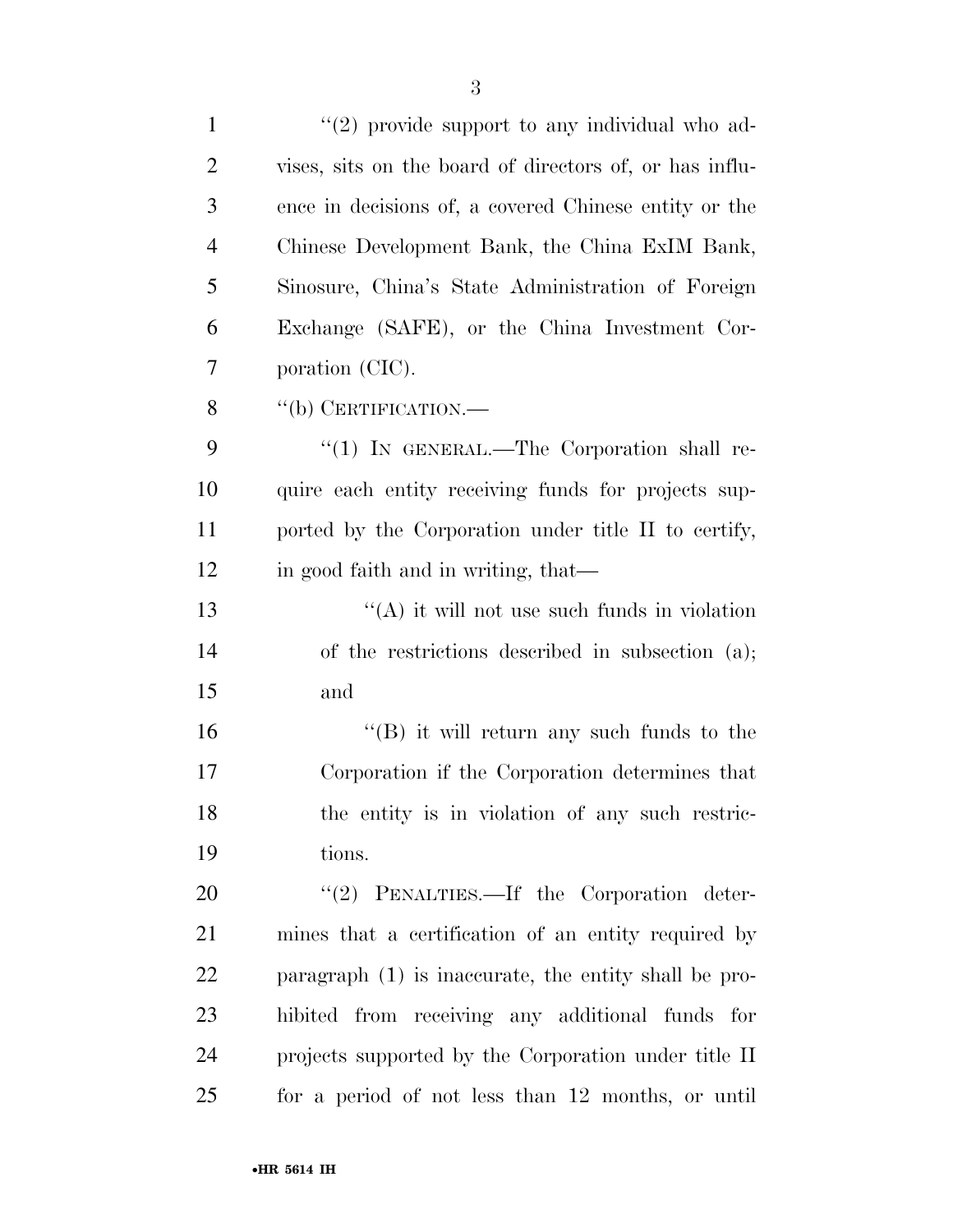| $\mathbf{1}$   | such time as the entity provides assurances to the         |
|----------------|------------------------------------------------------------|
| $\overline{2}$ | Corporation in writing that it will not submit a cer-      |
| 3              | tification that is inaccurate in the future, whichever     |
| $\overline{4}$ | occurs earlier. If the Corporation determines that         |
| 5              | any subsequent certification of an entity required by      |
| 6              | paragraph (1) is inaccurate, the entity shall be pro-      |
| 7              | hibited from receiving any additional funds for            |
| 8              | projects supported by the Corporation under title II       |
| 9              | for a period of not less than 24 months.                   |
| 10             | "(3) POLICIES AND PROCEDURES.—The Cor-                     |
| 11             | poration, in consultation with the appropriate con-        |
| 12             | gressional committees, shall—                              |
| 13             | "(A) develop policies and procedures to im-                |
| 14             | plement the requirements of this subsection;               |
| 15             | and                                                        |
| 16             | "(B) publish such policies and procedures                  |
| 17             | on the Corporation's website.                              |
| 18             | "(c) CONSIDERATION.—The Corporation and each               |
| 19             | entity receiving funds for projects supported by the Cor-  |
| 20             | poration under title II shall, for purposes of meeting the |
| 21             | requirements of this section, take into account the nature |
| 22             | and extent to which the Government of the People's Re-     |
| 23             | public of China controls or otherwise influences covered   |
| 24             | Chinese entities.                                          |
|                |                                                            |

25 "(d) DEFINITIONS.—In this subsection: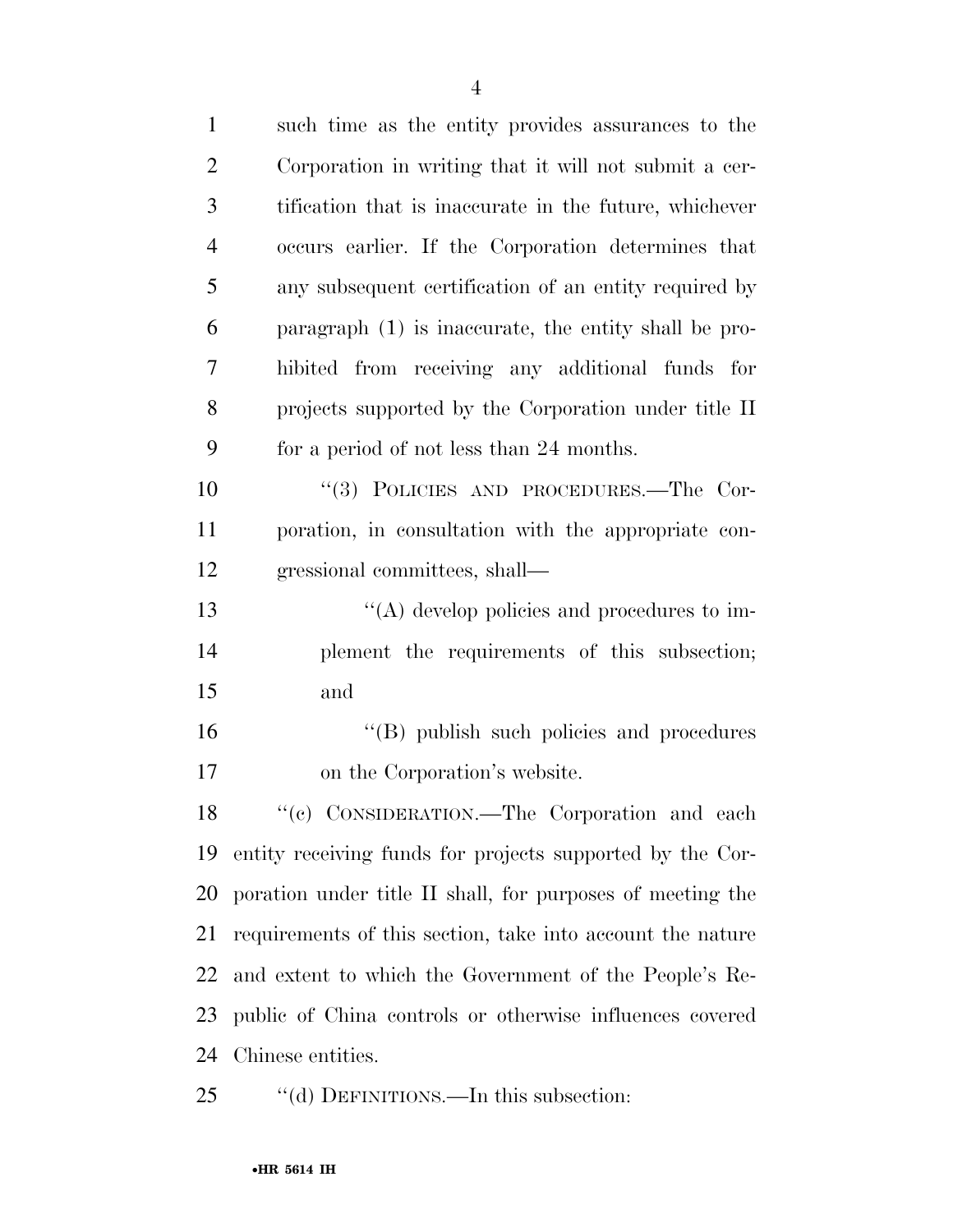| $\mathbf{1}$   | " $(1)$ COVERED CHINESE ENTITY.—The term            |
|----------------|-----------------------------------------------------|
| $\overline{2}$ | 'covered Chinese entity' means-                     |
| 3              | $\lq($ A) an entity that is organized under the     |
| $\overline{4}$ | laws of the People's Republic of China or other-    |
| 5              | wise subject to the jurisdiction of the Govern-     |
| 6              | ment of the People's Republic of China;             |
| 7              | $\lq\lq (B)$ an entity that is controlled by or af- |
| 8              | filiated with another entity that is subject to     |
| 9              | the jurisdiction of the Government of the Peo-      |
| 10             | ple's Republic of China or a national of the        |
| 11             | People's Republic of China, including an entity     |
| 12             | in which such other entity or national deter-       |
| 13             | mines, directs, or decides for the entity impor-    |
| 14             | tant matters with respect to the business oper-     |
| 15             | ations of the entity; or                            |
| 16             | "(C) any other entity of the People's Re-           |
| 17             | public of China that the Corporation determines     |
|                |                                                     |

- to be appropriate.
- 19 ''(2) FUNDS.—The term 'funds' includes finan-cial support, technical support, or other support.''.

 (c) CLERICAL AMENDMENT.—The table of contents for the FAA Reauthorization Act of 2018 (49 U.S.C. 40101 note) is amended by striking the item relating to section 1454 and inserting the following:

''Sec. 1454. Restrictions relating to the People's Republic of China with respect to the provision of support under title II. ''Sec. 1455. Applicability of certain provisions of law.''.